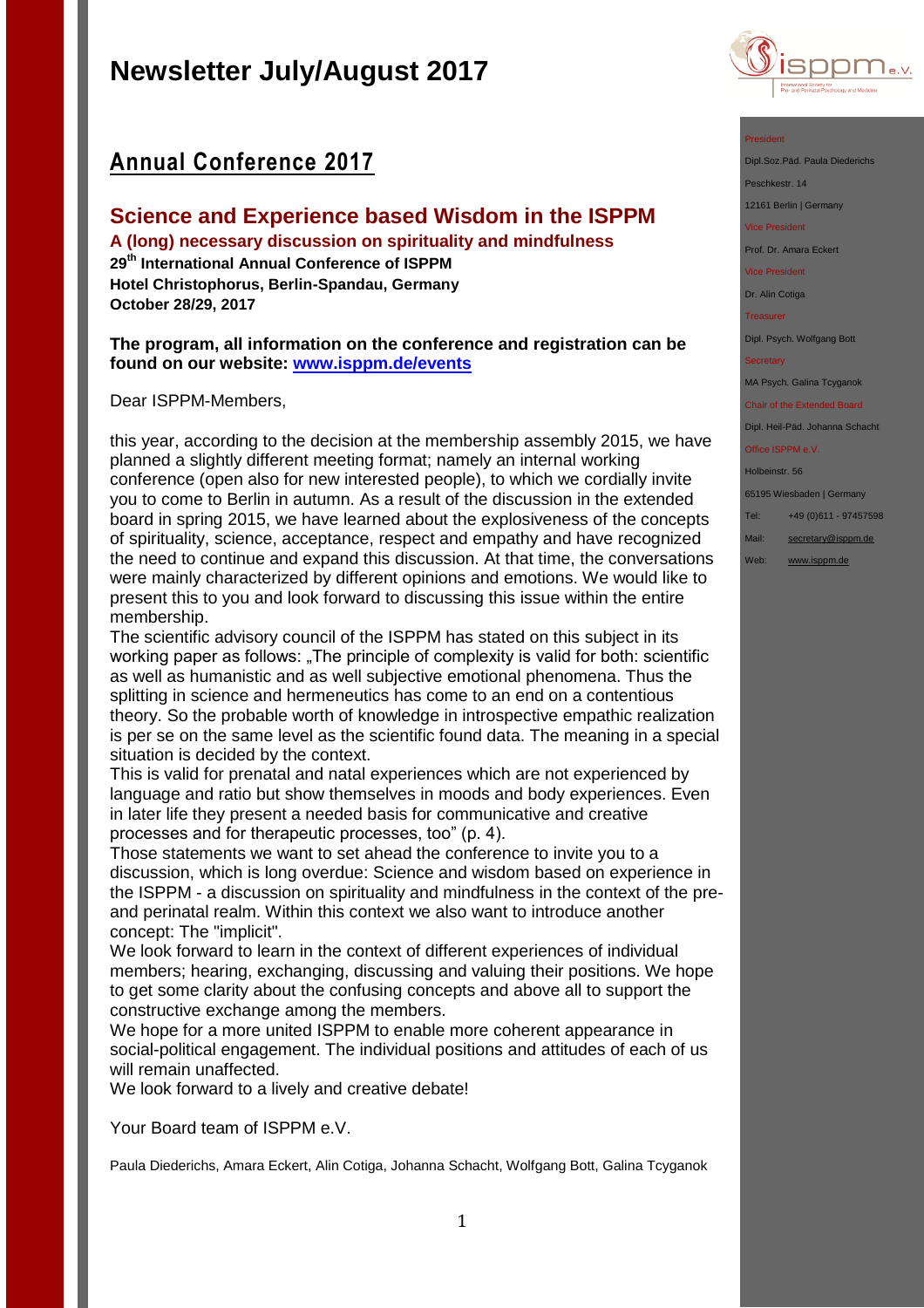

## **ISPPM Dates**

**October 28/29, 2017** Ev. Johannisstift Berlin Spandau, Germany

### **April 5 - 7, 2018 (ATTENTION: Thursday to Saturday!)**

**International Cooperation Congress with GAIMH, ISPPM Switzerland and ISPPM e.V.** Kreuzlingen, Switzerland **Theme: Touch shapes**

Congress language: German

**October 26/27, 2018 Conference ..Single born twin"** Berlin

## **From the Extended Board**

## **Report about the 4th meeting of the Working Group for Prenatal based Psychotherapy and Psychosomatic Medicine**

At the 17th and 18th of April 2017 took place the 4th meeting of the AG for Prenatal based Psychotherapy and Psychosomatic Medicine with 23 participants in Stuttgart, organized by Constanze Weigle. In the last years we have developed a stable structure with case reports and free discussions to the methodological questions of the prenatal aspects of psychotherapy and psychosomatic medicine. Basic points of reference are the observations from psychotherapeutic situations and self-experience that neurotic and psychosomatic symptoms mostly have pre- or perinatal roots. The meeting this year was enriched by a lecture and a case report of Renate Hochauf, who has elaborated the pre- and perinatal backgrounds of psychic and psychosomatic disorders and has showed the connections to the empirical research (see her contribution in the "Lehrbuch der Pränatalen Psychologie" (Textbook of Prenatal Psychology). A weekend with her will be planned.

The WG is led by Marita Klippel-Heidekrüger and Ludwig Janus in a cooperative way.

Ludwig Janus

## **WG Cultural Psychology**

The cultural psychology working group wants to follow the historical references of matriarchal social forms and prenatal psychology. We would therefore like to open the working group and invite interested members of the ISPPM to participate in the cultural psychology group.

#### President

Dipl.Soz.Päd. Paula Diederichs

Peschkestr. 14

12161 Berlin | Germany

Vice President

Prof. Dr. Amara Eckert

Vice President

Dr. Alin Cotiga

Treasurer

Dipl. Psych. Wolfgang Bott

#### **Secretary**

MA Psych. Galina Tcyganok

Chair of the Extended Board Dipl. Heil-Päd. Johanna Schacht

#### Office ISPPM e.V.

Holbeinstr. 56

65195 Wiesbaden | Germany

Tel: +49 (0)611 - 97457598

Mail: [secretary@isppm.de](mailto:secretary@isppm.de)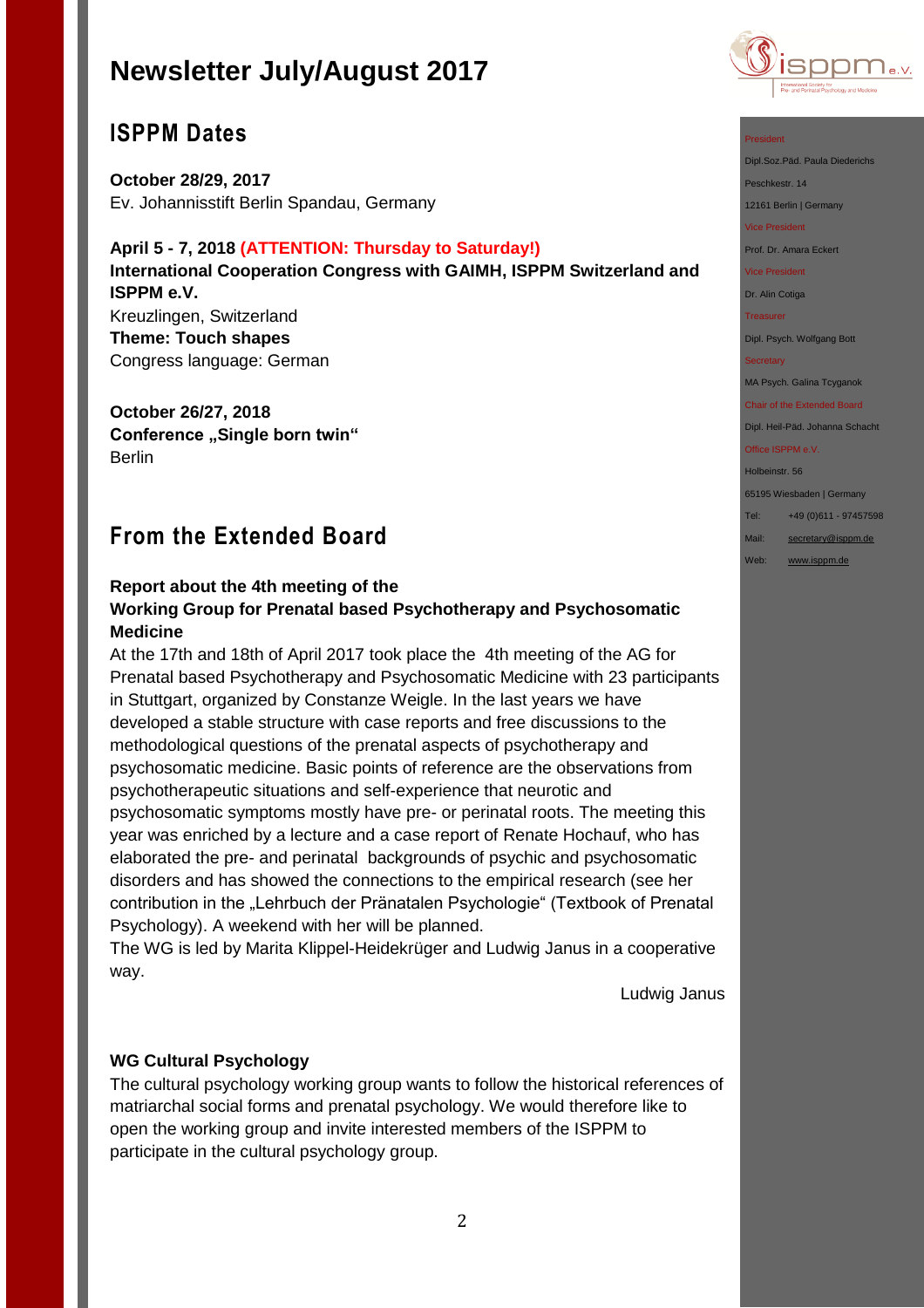

#### President

Dipl.Soz.Päd. Paula Diederichs

Peschkestr. 14

12161 Berlin | Germany

Vice President

Prof. Dr. Amara Eckert

Vice President

Dr. Alin Cotiga

**Treasurer** 

Dipl. Psych. Wolfgang Bott

MA Psych. Galina Tcyganok

Chair of the Extended Board Dipl. Heil-Päd. Johanna Schacht

Office ISPPM e.V.

Holbeinstr. 56

65195 Wiesbaden | Germany

- Tel: +49 (0)611 97457598
- Mail: [secretary@isppm.de](mailto:secretary@isppm.de)
- Web: [www.isppm.de](http://www.isppm.de/)

The next meeting of the WG will be held within the next annual conference of ISPPM on 28./29. October 2017 in Berlin, on Saturday morning. The speaker of the WG is Dr. Ludwig Janus. Interested people please send an e-mail to: [janus.ludwig@gmail.com](mailto:janus.ludwig@gmail.com)

## **From the Network**

## **APPPAH**

## **Upcoming Congress**

"The Conscious Baby Emerges: Science, Medical, Psycho-Social and Somatic Discoveries", from Nov. 30 - Dec. 3, will be held in San Diego. Keynote Speakers:

- **John and Anna Chitty: Overview of Polyvagal Theory**
- **Ann Diamond Weinstein**, PhD: The Impacts of Past Trauma on Experience During the Preconception, Prenatal and Early Parenting Periods: Implications for Parents-to-Be, Developing Babies, and **Practitioners**
- **Ray Castellino**, DC, and **Mary Jackson**: Harmonic Resonance and the Blueprint-Imprint of Somatics
- Catherine Monk, PhD: A Dyad During Pregnancy: The Mother Infant Relationship before Birth and Why It Matters
- **Barbara Morrison**, PhD: From Breastfeeding to Body-Feeding: Clinical **Implications**
- **Darcia Narvaez**, PhD: The Evolved Nest: What Children Need To Thrive
- **Thomas Verny, MD: Advances in Neuroscience, Relevance to Pre and** Perinatal Psychology

Information, Registration:<https://birthpsychology.com/2017-conference/welcome> We are still looking for volunteers for the Congress. In case you are concerned about volunteering, you will not miss any of the events of the weekend. At the same time, you will give your personal pocket-book some relief with the lowered conference rate for volunteers. To find out more about this service opportunity, please contact Peg Bledsoe, conference chairperson at [pegbledsoe@icloud.net.](mailto:pegbledsoe@icloud.net)

## **CEPPs**

CHILDHOOD AND EARLY PARENTING PRINCIPLES

## **CEPPS in Stockholm!**

## **Queen Silvia presented the Stockholm Prize in Criminology**

Valerie Unite, Co-Founder and Executive Director of CEPPs Global Initiative was invited to come to Stockholm where Prof Richard Tremblay was awarded this prestigious prize for his work showing that adversity during pregnancy and early childhood is an important contributing factor to violence and criminal behavior. It was interesting to note that 12 out of 42 presentations (28%) from the leading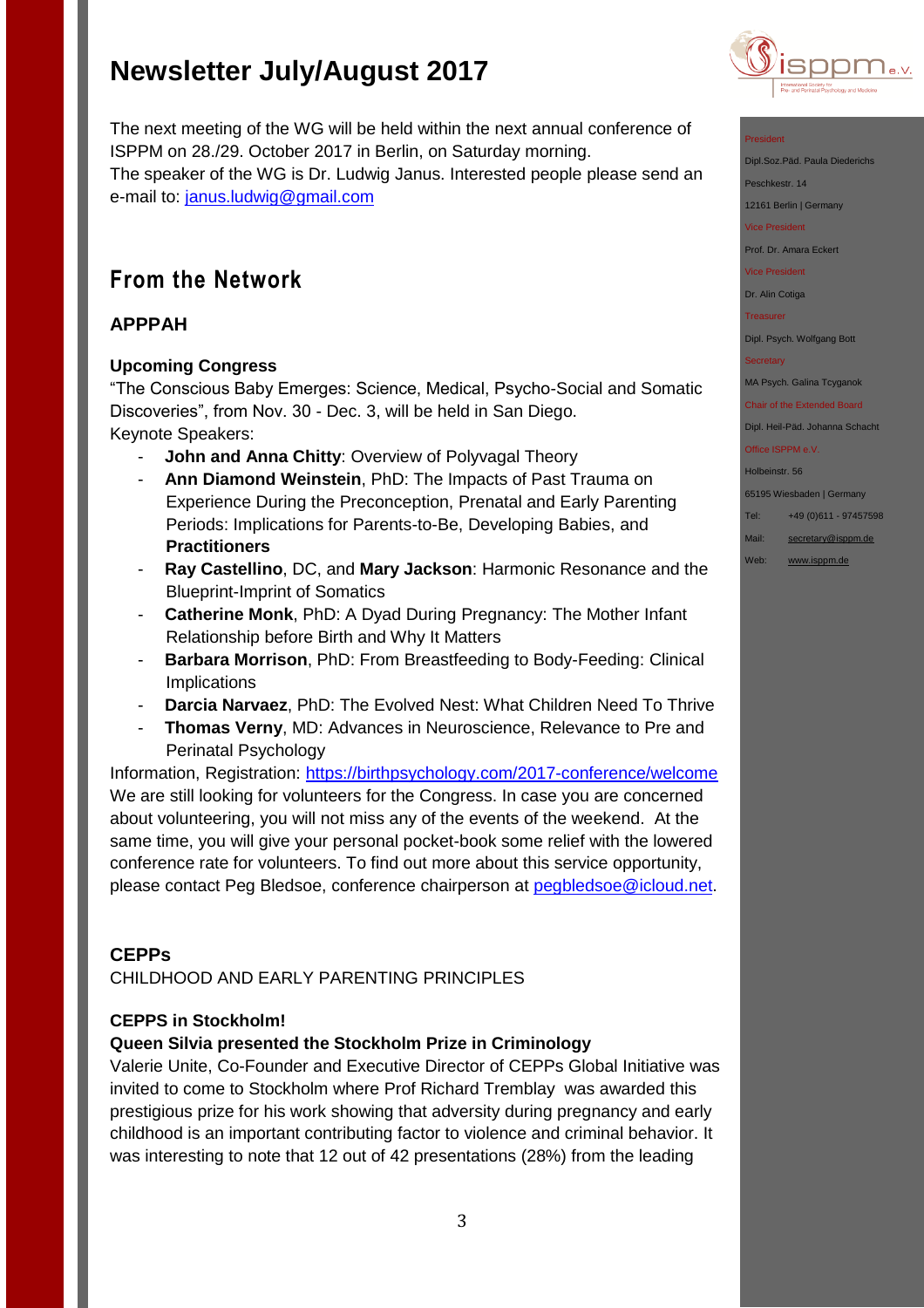

#### President

- Dipl.Soz.Päd. Paula Diederi Peschkestr. 14
- 12161 Berlin | Germany

vice President

Prof. Dr. Amara Eckert

Vice President

Dr. Alin Cotiga

Treasurer

Dipl. Psych. Wolfgang Bott

MA Psych. Galina Tcyganok

Chair of the Extended Board Dipl. Heil-Päd. Johanna Schacht

Office ISPPM e.V.

Holbeinstr. 56

65195 Wiesbaden | Germany

Tel: +49 (0)611 - 97457598

Mail: [secretary@isppm.de](mailto:secretary@isppm.de)

Web: [www.isppm.de](http://www.isppm.de/)

universities around the world included the aspects of pregnancy as a key intervention point in preventing crime.

Theme of her presentation: **Breaking the inter-generational cycle of violence - All roads lead to Early Childhood.**

The Stockholm Prize in Criminology is the world's largest and most prestigious prize in the field of criminology. In 2017, the prize is awarded to Professor Richard E. Tremblay, based in Dublin, Montreal and Paris.

Professor Richard E. Tremblay is rewarded for the discovery of fundamental, scientific links between biology and social factors in human development. A particularly important role is attributed to parenthood, and the critical period of pregnancy. Prof. Tremblay has combined this research with careful testing of policies that may alter some of these factors and lead to reduced violence and other crime.

"Richard E. Tremblay is rewarded for his research on why some children run a significantly greater risk than the average to turn into criminals. Tremblay's research has greatly contributed to the development of effective methods of preventing violence and other serious crime," says Jerzy Sarnecki, Professor of Criminology at Stockholm University and one of two chairmen of the prize jury.



Richard Tremblay is the Founder of the [Center of Excellence for Early](http://www.excellence-earlychildhood.ca/home.asp)  [Childhood Development](http://www.excellence-earlychildhood.ca/home.asp) and he is also the Founder of the [Encyclopaedia on](http://www.child-encyclopedia.com/)  [Early Childhood Development.](http://www.child-encyclopedia.com/) These two organisations are now Partner of CEPPs and will collaborate in our Global Initiative, collecting and sharing knowledge & best practice with professionals around the world. **Contributions from ISPPM will be welcome!**

H. M. Queen Silvia of Sweden presents the Stockholm Prize in Criminology to Richard E. Tremblay. Photo: Johan Jeppsson/IBL

Finally, after Stockholm, Valerie Unite went to Opatiya in Croatia, to attend the 69th World OMEP International Conference. She presented the CEPPs Global



Initiative to a very appreciative audience from Africa, Asia, Europe and the Americas. Ms. Rima Salah, Former Deputy for UNICEF, and Chair of the Early Childhood and Peace Consortium (ECPC) was part of the panel of speakers, as well as Mr. Nektarios Stellakis, Vice-President Europe for OMEP. ECPC and OMEP support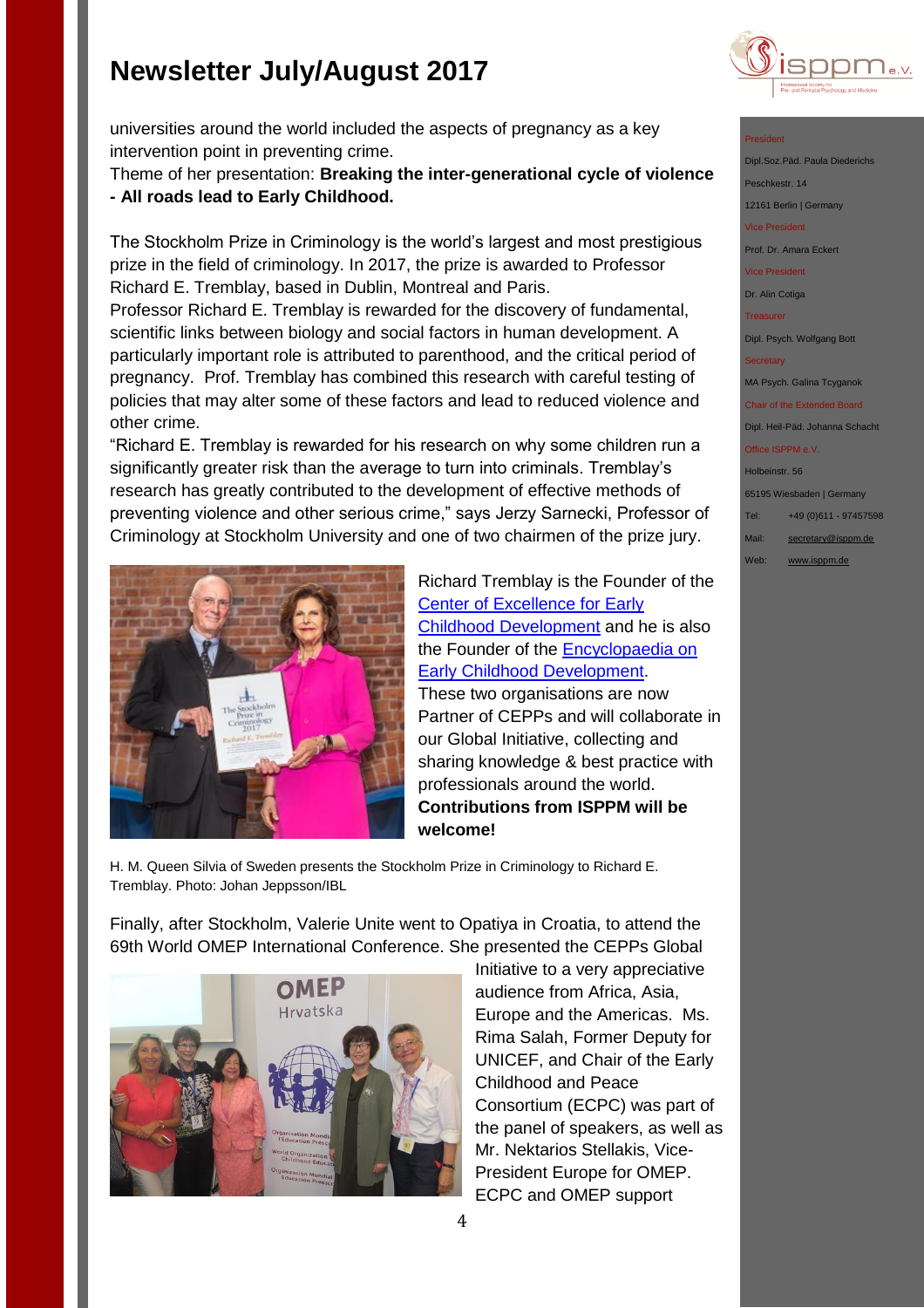

CEPPs Global Initiative.

Nurturing care during very early childhood (0-3 years) was shown to be an important contributing factor to completing school and future employment. Theme of her presentation: **"Strong Evidence for Advocacy for Ensuring Health, Family Support and Early Childhood Education."**

CEPPs is inviting professionals and organisations working in the field of maternal health and early childhood care to join the initiative and spread this message more widely in the community.

## Website:

Follow us on Facebook:<https://www.facebook.com/CEPPrinciples> Follow us on Twitter: @CEPPrinciples <https://twitter.com/CEPPrinciples>

## **Innovation Award Submissions Due July 31**

Do you have or know of an innovative maternal mental health (MMH) care, community based solutions or policy and advocacy? The Innovation Awards seek to recognize programs with proven outcomes that should be considered for broader adoption across the country. Winners will receive cash awards to further their MMH work, and be recognized at the Perinatal Mental Health Society's conference in Chicago this November. [Learn more](http://www.2020mom.org/innovation-awards/?eType=EmailBlastContent&eId=f5db5464-9582-422d-836c-9c540c2ef2ef)

## **International Journal of Prenatal & Life Science**



Dear Colleagues,

I would like to take the opportunity to introduce ourselves and thank you as co-Editors-in Chief of the International Journal of Prenatal & Life Sciences for all the wonderful contribution you have done and are still doing in the field of Prenatal Psychology so far. We are very happy that today, almost 100 years after the first insights into the Trauma of Birth by Otto Rank, we have come to the point to realize how important our primal

experiences are.

In this direction and in order to honor the pioneers in the field, our IJPLS has announced the publication of the Centenary Anthology as described below. The response to it is developing very well. However, this work can't be complete without your own insights and light. Thus, we take the opportunity to address this call to each one of you and invite you to contribute a chapter within the scope of interest of this publication and within the scope of your expertise. Your contribution is invaluable and highly appreciated. We look forward to your gentle co-operation. Much Peace & Much Love! JRG& Troya GN Turner

### President

Dipl.Soz.Päd. Paula Diederichs

Peschkestr, 14

12161 Berlin | Germany

Vice President

Prof. Dr. Amara Eckert

Vice President

Dr. Alin Cotiga

Treasurer

Dipl. Psych. Wolfgang Bott

MA Psych. Galina Tcyganok

Chair of the Extended Board Dipl. Heil-Päd. Johanna Schacht

Office ISPPM e.V.

Holbeinstr. 56

65195 Wiesbaden | Germany

Tel: +49 (0)611 - 97457598

- Mail: [secretary@isppm.de](mailto:secretary@isppm.de)
- Web: [www.isppm.de](http://www.isppm.de/)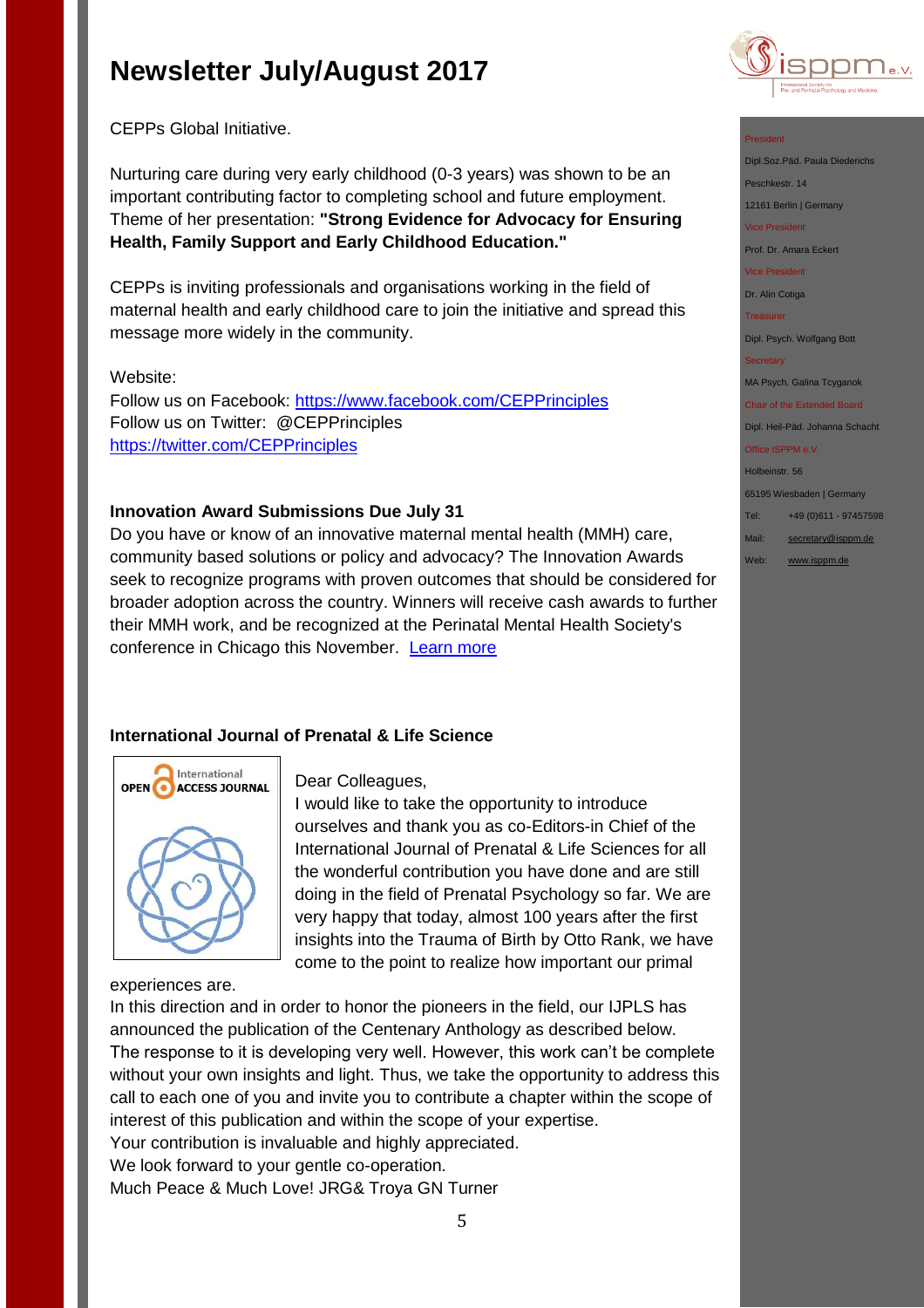

Co-Editors-in-Chief Olga Gouni, cosmoanelixis, Journal owner

## **CALL TO WRITERS**

## 100 YEARS PRENATAL PSYCHOLOGY: VITAL KEYS TO UNDERSTANDING THE MEANING IN LIFE

Background: Otto Rank began his study of the possible effect of birth experiences in 1904 finally publishing The Trauma of Birth in 1923. With these two dates marking Rank's evolutionary hypothesis in mind, it can be said that Prenatal and Perinatal Psychology is approximately a Century or 100 years of age. The present era of its maturity dates from 1980s when Dr. Thomas R. Verny established the Pre- & Perinatal Psychology Association of North America (now APPPAH - the Association for Pre- and Perinatal Psychology & Health) and Prof. Peter G. Fedor-Freybergh established ISPPM - the International Society of Prenatal and Perinatal Psychology and Medicine.

An Invitation: Marking Rank's evolutionary research, The International Journal of Prenatal & Life Sciences will publish a Centenary Anthology with a tentative working title 100 YEARS PRENATAL PSYCHOLOGY: VITAL KEYS TO UNDERSTANDING THE MEANING IN LIFE. The Editors are pleased to extend an Invitation to you as a Pioneer in Prenatal and Perinatal Psychology to submit a Chapter proposal to make this book a landmark Reference Volume. Date for submission of the complete paper will be in 2017 (end of October). Use the submissions button online.

<http://www.journalprenatalife.com/index.php/prenatal/about/submissions>

Information about the P&LS Centenary Anthology: <http://www.journalprenatalife.com/index.php/prenatal/about>

## **Briefly**

## **Study: Biological Mechanisms of Transgenerational Transmission of Early Life Stress (MecTranGen)**

Project Coordinator: Prof. Claudia Buss, Charité Universitätsmedizin Berlin, Berlin, Germany.

Project Partners: Prof. Elisabeth Binder, Max-Planck Institute of Psychiatry, Munich, Germany, Prof. Katri Räikkönen, University of Helsinki, Helsinki, Finland, Prof. Michael Meaney, McGill University, Montreal, Canada, Prof. Pathik Wadhwa University of California, Irvine, USA.

Summary: MecTranGen deals with early life stress (ELS) in children. ELS represent a major social problem because of its unacceptably high prevalence and its harsh impact on mental and physical health. Growing evidence suggests that the consequences of exposure to abuse or neglect in childhood may be transmitted to a woman's offspring later on in life. Children of mothers exposed to ELS have a significantly higher risk of developing neurodevelopmental and psychiatric disorders. We do not adequately understand the pathways of the

### President

Dipl.Soz.Päd. Paula Diederichs eschkestr. 14 12161 Berlin | Germany

vice President<br>Tice President

Prof. Dr. Amara Eckert

Vice President

Dr. Alin Cotiga

Treasurer

Dipl. Psych. Wolfgang Bott

**Secretary** 

MA Psych. Galina Tcyganok

Chair of the Extended Board Dipl. Heil-Päd. Johanna Schacht

Office ISPPM e.V.

Holbeinstr. 56

65195 Wiesbaden | Germany

- Tel: +49 (0)611 97457598 Mail: [secretary@isppm.de](mailto:secretary@isppm.de)
- Web: [www.isppm.de](http://www.isppm.de/)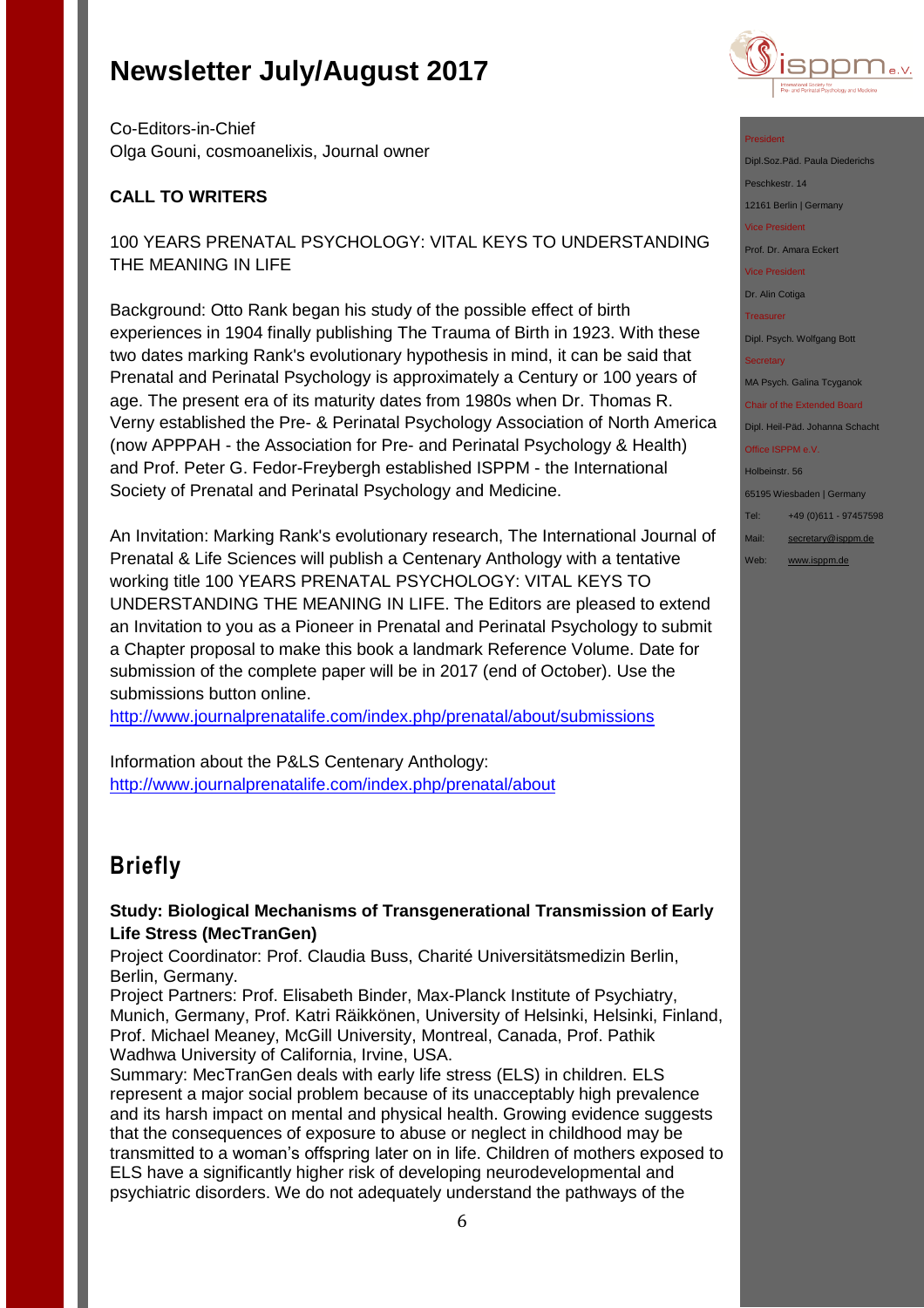trans-generational transmission of ELS at this time. MecTranGen is comprised of studies critical for identifying targets for intervention(s) which can break the cycle of trans-generational transmission. The focus will be on ELS-associated alterations in stress biology during pregnancy, changes in maternal, placental and infant genes (i.e., epigenetic changes) and their association with maternal postpartum mental health, maternal parenting behavior and fetal and infant brain development. An understanding of these underlying biological pathways is critical for elucidating the cause of mental health problems in children of mothers exposed to ELS. It constitutes the first step in risk identification and in developing timely interventions, prior to the biological embedding of the adverse maternal experience in the child.

[http://www.neuron-eranet.eu/\\_media/NL\\_20\\_MecTranGen.pdf](http://www.neuron-eranet.eu/_media/NL_20_MecTranGen.pdf)

## **Film project "The Safe Birth"**

The film premieres took place in Munich, Berlin and Cologne. The cinemas were full and there were panel discussions on which the ISPPM was represented by Ludwig Janus, Paula Diederichs and Johanna Schacht.



Podium participants from left to right:

Filmmaker: Carola Hauck; Verena Schmid: midwife, midwifery; Sabine Striebich, midwife, board member of the "Round table for women's health in Medicine, Psychotherapy und society eV", Paula Diederichs, President of the ISPPM eV, and "Cry baby ambulance", Katharina Deserey, Motherhood eV, parenting initiative for a self-determined birth, Dr. Christine Bruhn, "Campaign for normal birth" and "Network of obstetrics" Prof. Dr. Michael Abou-Dakn, Chief Physician Department for Gynecology and Obstetrics, St. Joseph Hospital, Berlin, Prof. Dr. Rainhild Schäfers, Midwifery Scientist, University of Health, Bochum; Moderator: Actress Monika Wojtyllo

Several valuable contacts were made, which also led to further meetings, for example between Paula Diederichs and Dr. Christine Bruhn. We have discussed the current lack of midwives to care for becoming parents in Germany and what our institutions can help to bring this debacle to the public. We'll meet intermittently, in order to remain in direct networking. Only through strong networks, we'll gain more political power.

The filmmaker Carola Hauck is very glad about the donations running through ISPPM and many more people have learned about the ISPPM and our work. She mentions ISPPM and Bonding analysis in each discussion after the film. Since 20,000 € less were reached in Crowdfunding than financing needs, further donations for the DVD production and the cinema tour are highly welcome (simply via the ISPPM account with subject: film project safe birth). We will show our members the film at one of the next ISPPM events.

### Here is a film critique by Paula Diederichs:

Watching the film, a statement by the psychoanalyst Arno Gruen (2000) has been presented to me very clearly: The more a society emphazises external security, the higher is the inner feeling of insecurity. Michel Odent speaks of the importance of not stimulating the neocortex of the childbearing, leaving her in peace and security. Unfortunately, this approach is hardly or not all practiced.



#### President

Dipl.Soz.Päd. Paula Diederic Peschkestr. 14

12161 Berlin | Germany

vice President<br>Tice President

Prof. Dr. Amara Eckert

Vice President

Dr. Alin Cotiga

Treasurer

Dipl. Psych. Wolfgang Bott

MA Psych. Galina Tcyganok

Chair of the Extended Board Dipl. Heil-Päd. Johanna Schacht

Office ISPPM e.V.

Holbeinstr. 56

65195 Wiesbaden | Germany

Tel: +49 (0)611 - 97457598

Mail: [secretary@isppm.de](mailto:secretary@isppm.de)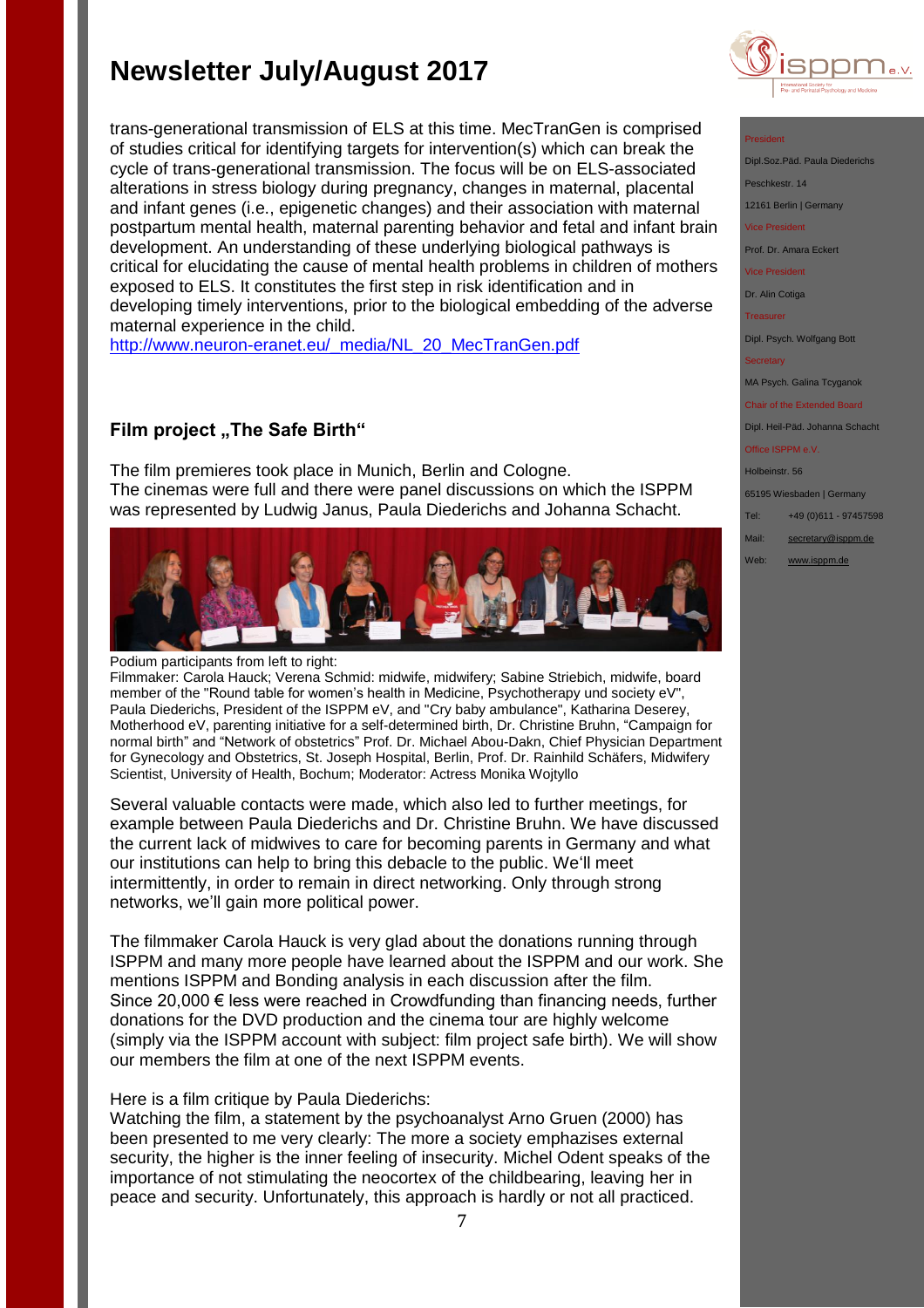This is exactly what the film shows and the consequences that result from it: namely, the inner uncertainty of the expectant mothers. This is shown in various examples. Despite this precarious topic, I find that the film does not polarize. It affects and though it takes more than two hours it is not long-winded. The issue of women's rights, dignity and violation of dignity are very perceptible. I hope and wish for Mrs. Hauck and the film that it will have an awakening effect in this election year in Germany, and hopefully encourages the discussion among the politicians to commit themselves fundamentally to a structural and human change in obstetrics.

Paula Diederichs

## Tailer [here](http://die-sichere-geburt.de/)

Donations are accepted by the ISPPM e.V.: GLS Bank BIC: GENODEM1GLS IBAN: DE33430609671133475100 Purpose: film "the safe birth" **[Paypal](http://www.isppm.de/en/donate/)** also possible

## **Conscious Parenting News**

CPN provides the latest headlines, research, features and insights of the Conscious Parenting Movement through its e-newsletter and web e-newspaper. CPN is an alternative media and nonprofit initiative of Families for Conscious Living.

<http://consciousparentingnews.com/>

You can visit FCL and discover more initiatives to support your conscious parenting choices at [www.FamiliesforConsciousLiving.org.](http://www.familiesforconsciousliving.org/) Please share Conscious Parenting News with your friends and family. And thank you for your support! Sincerely, The Conscious Parenting News Team Contact Us: [info@familiesforconsciousliving.org](mailto:info@familiesforconsciousliving.org)

More interesting news from our field you can read on the **ISPPM Facebook site**: <https://www.facebook.com/ISPPM-eV-124066644364106/?ref=bookmarks>

We have also set up an **ISPPM members forum on FB** for networking and sharing. If you are a member of the ISPPM (e.V. or Switzerland), you are welcome to join the group!

<https://www.facebook.com/groups/1524322761189091/requests/>



### President

Dipl.Soz.Päd. Paula Diederichs

Peschkestr. 14

12161 Berlin | Germany

Vice President

Prof. Dr. Amara Eckert

Vice President

Dr. Alin Cotiga

Treasurer

Dipl. Psych. Wolfgang Bott

#### **Secretary**

MA Psych. Galina Tcyganok

Chair of the Extended Board

Dipl. Heil-Päd. Johanna Schacht Office ISPPM e.V.

## Holbeinstr. 56

65195 Wiesbaden | Germany

Tel: +49 (0)611 - 97457598

Mail: [secretary@isppm.de](mailto:secretary@isppm.de)

Web: [www.isppm.de](http://www.isppm.de/)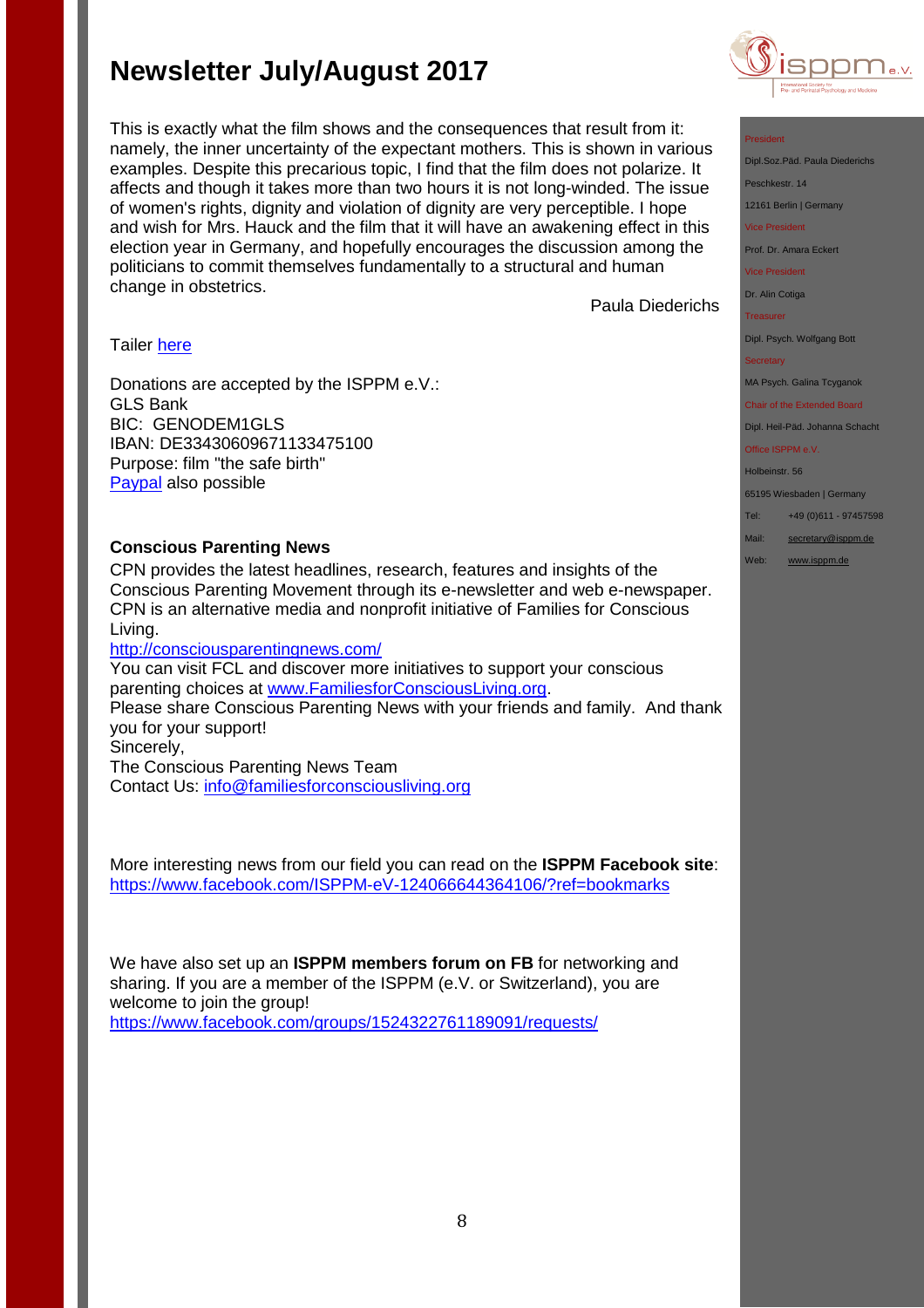

## **Events Diary**

## **Congresses and conferences**

**August 23 – 25, 2017** LCICD Conference **Lancaster Conference on Infant and Child Development Conference** Lancaster University, U.K. <http://wp.lancs.ac.uk/lcicd/>

**September 19 – 22, 2017**

VI International Congress **Young Generation of the XXI Century: Actual Problems of Social-Psychological Health** Ministry of Health of the Russian Federation, St. Petersburg State Pediatric Medical University, Association of Child Psychiatrists and Psychologists St. Petersburg ABSTRACTS of presentations in Russian (or English) should be sent via E-Mail to 2 addresses: [acpp@inbox.ru](mailto:acpp@inbox.ru) and [igra-msk@mail.ru](mailto:igra-msk@mail.ru)

**September 22 – 24, 2017** International Stillbirth Alliance Conference University College Cork, Ireland [isacork2017.com](http://stillbirthalliance.us6.list-manage.com/track/click?u=811549f73d7f344e10a813f47&id=ca40d537d4&e=19741be71a)

**October 8 – 10, 2017** VIIIth RECENT ADVANCES IN NEONATAL MEDICINE Würzburg, Germany [www.recent-advances.com](http://www.recent-advances.com/) Deadline for poster presentation is June 1, 2017

**November 11/12, 2017**  PCS World Conference of Reproductive Health (WCRH-2017) **Bridging Basic Research and Clinical Practice** Athens, Greece <http://www.pcscongress.com/wcrh2017/>

**November 29 – December 4, 2017** 20th APPPAH International Congress **The Conscious Baby Emerges: Scientific, Medical, Psycho-Social, and Somatic Discoveries** San Diego <https://birthpsychology.com/2017-conference/welcome>

#### President

Dipl.Soz.Päd. Paula Diederichs

Peschkestr. 14

12161 Berlin | Germany

Vice President

Prof. Dr. Amara Eckert

Vice President

Dr. Alin Cotiga

**Treasurer** 

Dipl. Psych. Wolfgang Bott

**Secretary** 

MA Psych. Galina Tcyganok

Chair of the Extended Board Dipl. Heil-Päd. Johanna Schacht

Office ISPPM e.V.

Holbeinstr. 56

65195 Wiesbaden | Germany

Tel: +49 (0)611 - 97457598

Mail: [secretary@isppm.de](mailto:secretary@isppm.de)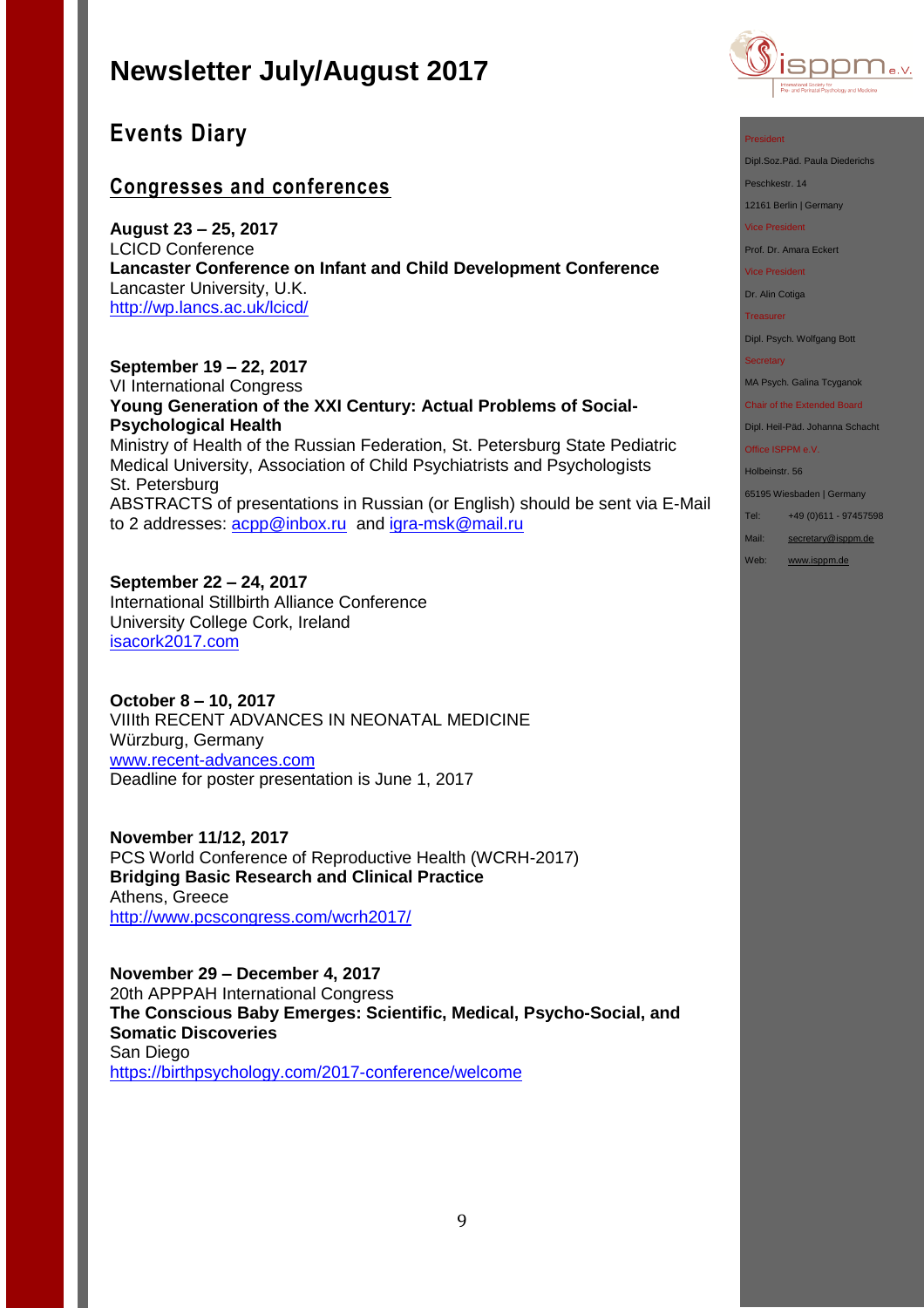## **Further Education**

In Germany:

## **BA-Training**

with Dr. med. Gerhard Schroth, co-director: Anne Görtz-Schroth 017/18: 1.Block: 25.-28. May 2017 - 2.Block: 30. Sept. - 3. Oct. 2017 3rd block: 28 April - 1 May 2018. - Other dates 2018/2019 Are fixed in the course, a total of 17 days. Information: Dr. med. Gerhard Schroth, 76835 Gleisweiler, Im Hintermorgen 27 Tel .: 0049 6345 942285, Mail: [ba@schroth-apv.com](mailto:ba@schroth-apv.com) [http://www.schroth-apv.com](http://www.schroth-apv.com/)

### **Foundation Course**

With Max Peschek and Team in Parin (at the Baltic sea): 21 - 28 April 2017 (to 2020) More Information: [www.ippe.info/courses/intermediate\\_course.html](../Google%20Drive/isppm/ISPPM%20e.V/Rundbriefe/www.ippe.info/courses/intermediate_course.html) Information and registration: Max Peschek, [peschek.max@t-online.de,](mailto:peschek.max@t-online.de) +49 (0)421 7 3210

In England:

## **Integrative Baby Therapy Training**

With Matthew Appleton & Jenni Meyer

An in-depth training designed for people already working with babies and children. Previous participants have included midwives, doulas, craniosacral therapists, osteopaths, paediatricians, paediatric nurses, lactation consultants, massage therapists, body psychotherapists, psychologists and ante-natal yoga teachers. The course consists of 6 modules, each 3 days long, and spread over 18 months. It is grounded in the practicalities of working with parents and their babies and aimed at developing the confidence and skills to identify and help resolve prenatal and birth trauma.

More information:

[http://www.conscious-embodiment.co.uk/courses/integrative-baby-therapy](http://www.conscious-embodiment.co.uk/courses/integrative-baby-therapy-training)[training](http://www.conscious-embodiment.co.uk/courses/integrative-baby-therapy-training)

## **Workshops/Seminars**

In Germany:

### **Healing of Early Trauma – Deeper Intimacy in Relationship**

Workshop with Dr. William Emerson September 5 -10, 2017 in Lienen/Germany Registration and wire to: Margret Overdick, Nuenningweg 52, 48161 Muenster, Germany Tel.: 0049/251/260225 Mob.: 0049/1754080470 Email: m.overdick@web.de



#### President

Dipl.Soz.Päd. Paula Diederichs

Peschkestr. 14

12161 Berlin | Germany

Vice President

Prof. Dr. Amara Eckert

Vice President

Dr. Alin Cotiga

**Treasurer** 

Dipl. Psych. Wolfgang Bott

#### **Secretary**

MA Psych. Galina Tcyganok

Chair of the Extended Board

Dipl. Heil-Päd. Johanna Schacht Office ISPPM e.V.

#### Holbeinstr. 56

65195 Wiesbaden | Germany

Tel: +49 (0)611 - 97457598

Mail: [secretary@isppm.de](mailto:secretary@isppm.de)

Web: [www.isppm.de](http://www.isppm.de/)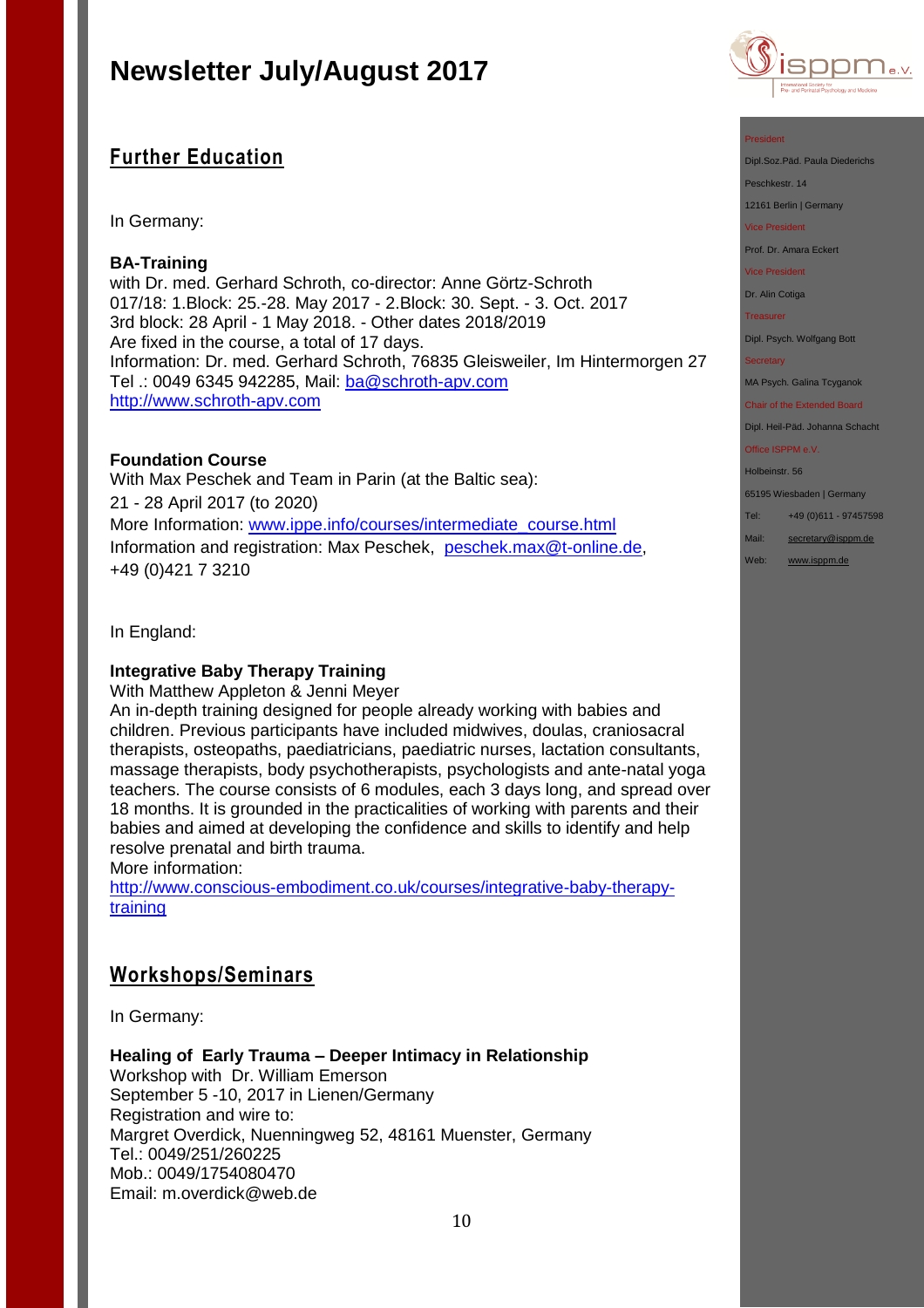

### President

Dipl.Soz.Päd. Paula Diederichs

Peschkestr. 14

12161 Berlin | Germany

Vice President

Prof. Dr. Amara Eckert

Vice President

Dr. Alin Cotiga

Treasurer

Dipl. Psych. Wolfgang Bott

**Secretary** 

MA Psych. Galina Tcyganok

Chair of the Extended Board Dipl. Heil-Päd. Johanna Schacht

Office ISPPM e.V.

Holbeinstr. 56

65195 Wiesbaden | Germany

Tel: +49 (0)611 - 97457598

Mail: [secretary@isppm.de](mailto:secretary@isppm.de)

Web: [www.isppm.de](http://www.isppm.de/)

**Early Imprints** With [Charisse Basquin](https://cbasquin.wordpress.com/) Max. Number of participants: 6 September 27-30, 2017 in Erlangen Further information: Charisse Basquin, Anstruther, Scotland, Tel. 0044 (0) 7531 863160, E-mail: [EarlyimprintsUK@gmail.com](mailto:EarlyimprintsUK@gmail.com) Praxis Susanne von der Emde, Leithenstrasse 4a, 91080 Marloffstein, Tel. 0049 9131 - 5300191, E-mail: [Susanne.vonderemde@t-online.de](mailto:Susanne.vonderemde@t-online.de) <https://cbasquin.wordpress.com/contact-me/>

In Austria:

**Discovery -** 29. october – 3. november 2017 **Umbilical Affect -** 20. – 25. march 2018 With Karlton Terry, Claudia Versluis, Max Peschek & team These courses are open to all students who have finished an IPPEfoundationcourse Seminarhouse Die Lichtung: [www.die-lichtung.at](http://www.die-lichtung.at/) Travel: close to Krems; flight to Vienna, then train and/or travel with other participants Information and registration: Claudia Versluis, claudia.versluis@aon.at, Mobil 00 43 664 5517235 More: [www.ippe.at](http://www.ippe.at/)

In Slovenia:

## **Self-Experiential Workshop "Journey to one's own pregnancy, childbirth and early childhood"**

(Body psychotherapy according to Franz Renggli) with Michaela Mardonovic and Michael Josef Egarter Location: Horus Center Ljubljana Contact: Michaela Mardonovic, [info@horus-center.com,](mailto:info@horus-center.com) mobil +386 51 747 545

In England:



Workshop mit Antonella Sansone **Gems of Ancient Wisdom** Before Conception throughout Pregnancy, Birth and Parenting A visit to the Himba, a tribe of Namibia, with images of their social life and allomothering For further details please contact: [antonellasansone8@gmail.com](mailto:antonellasansone8@gmail.com) 

Online:

**Professional Seminars with APPPAH:** You can see about the complete Education Department offerings at [birthpsychology.com](http://birthpsychology.com/)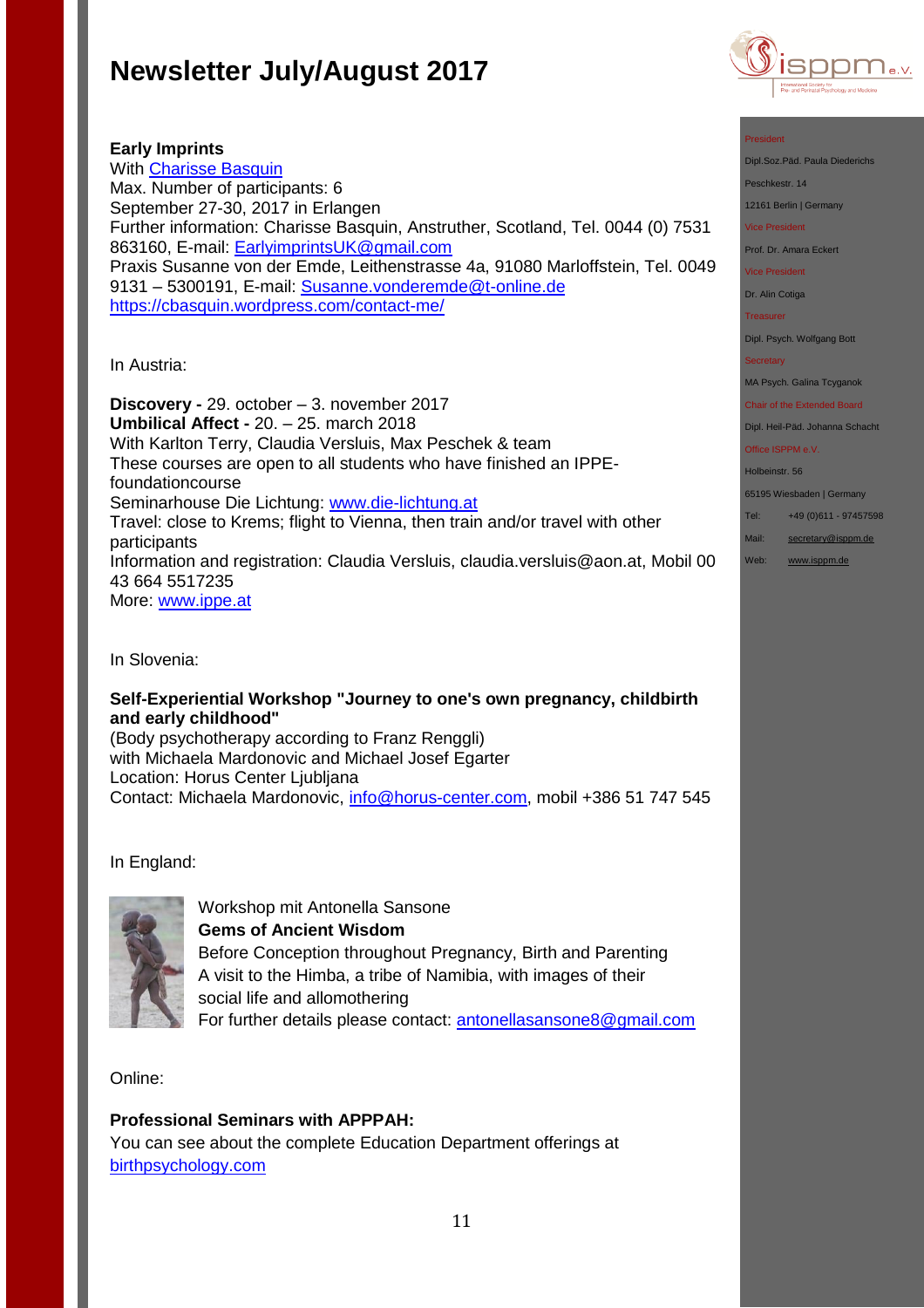

## **Book Review**

## IN SEARCH OF THE MOTHER

## Review by Antonella Sansone-Southwood

In Search of the Mother is the fourth of Lucio Zichella's novels. After a life dedicated to scientific research and care of pregnant and new mothers as an obstetrician and gynecologist, Lucio Zichella embarked on the field of literature. He felt that the cool rigor of scientific language was unable to deeply express what he had learned from his professional and human experience with mothers. Over time, he also understood the value of novel in catching the complexity of reality and spreading the scientific and humane message among lay people. During his professional life, Zichella has witnessed the astounding power of the mother's speechless marvel at her baby just been born, and has learnt the richness and truthfulness of nonverbal language. In this novel, the author guides the reader to discovering the subtle power of musical language to penetrate the depth of psyche and heal, especially when it is accompanied by wisdom practice and love. To validate the scientific foundations of his insights he places an eminent figure among his imaginary characters: Prof Ludwig Janus, featured in the novel as a pioneer of Pre and Perinatal Medicine, a discipline particularly focused on foetus' life and the protective and adverse factors influencing his/her development. Among the protective influences, Zichella highlights the role of music, documented through individuals' memories of musical pieces they were exposed to during gestation.

The author quietly introduces another element intrinsic to music and transcending verbal communication: faith, spirituality; faith that creeps into music making the way towards the protagonist's healing. Through his sharp and deep sight, Zichella makes us discover a realm where it is possible to recover from the most ingrained obsessions, when science marries art and faith and we are guided by love. The novel's title tells a lot: it refers to the search of the quintessence of archetypes: the Mother. If the title is not coincidental, it is not coincidental either that the novel ends with the birth of a new life, a baby whose emblematic name is Francesco.

The most striking evidence showing through the novel is the foetus as a person: the prenatal imprinting shaping every individual's identity. Through this imaginary story, we learn about the new interdisciplinary science of Epigenetics. A human foetus, during maturational processes leading to and preparing for birth and life outside the womb, has already a psychological identity, influenced by the stimuli of the internal environment (maternal psychosociobiology – her emotions and behaviors also conditioned by her external environment and culture), which contribute to forming his implicit (visceral) memory and nervous system regulation. The genetic imprinting (DNA) passed down by parents during fertilization, which marks the genetic identity of every individual, would have been over the gestational period already influenced by life inside the mother's body, and shaped the individual's psychobehavioural predispositions. It is an existential protocol modulated also by the environment and culture in which the mother

#### President

Dipl.Soz.Päd. Paula Diederichs Peschkestr. 14 12161 Berlin | Germany

Vice President

Prof. Dr. Amara Eckert

Vice President

Dr. Alin Cotiga

Treasurer

Dipl. Psych. Wolfgang Bott

#### **Secretary**

MA Psych. Galina Tcyganok

Chair of the Extended Board Dipl. Heil-Päd. Johanna Schacht Office ISPPM e.V.

## Holbeinstr. 56

65195 Wiesbaden | Germany

Tel: +49 (0)611 - 97457598

Mail: [secretary@isppm.de](mailto:secretary@isppm.de)

Web: [www.isppm.de](http://www.isppm.de/)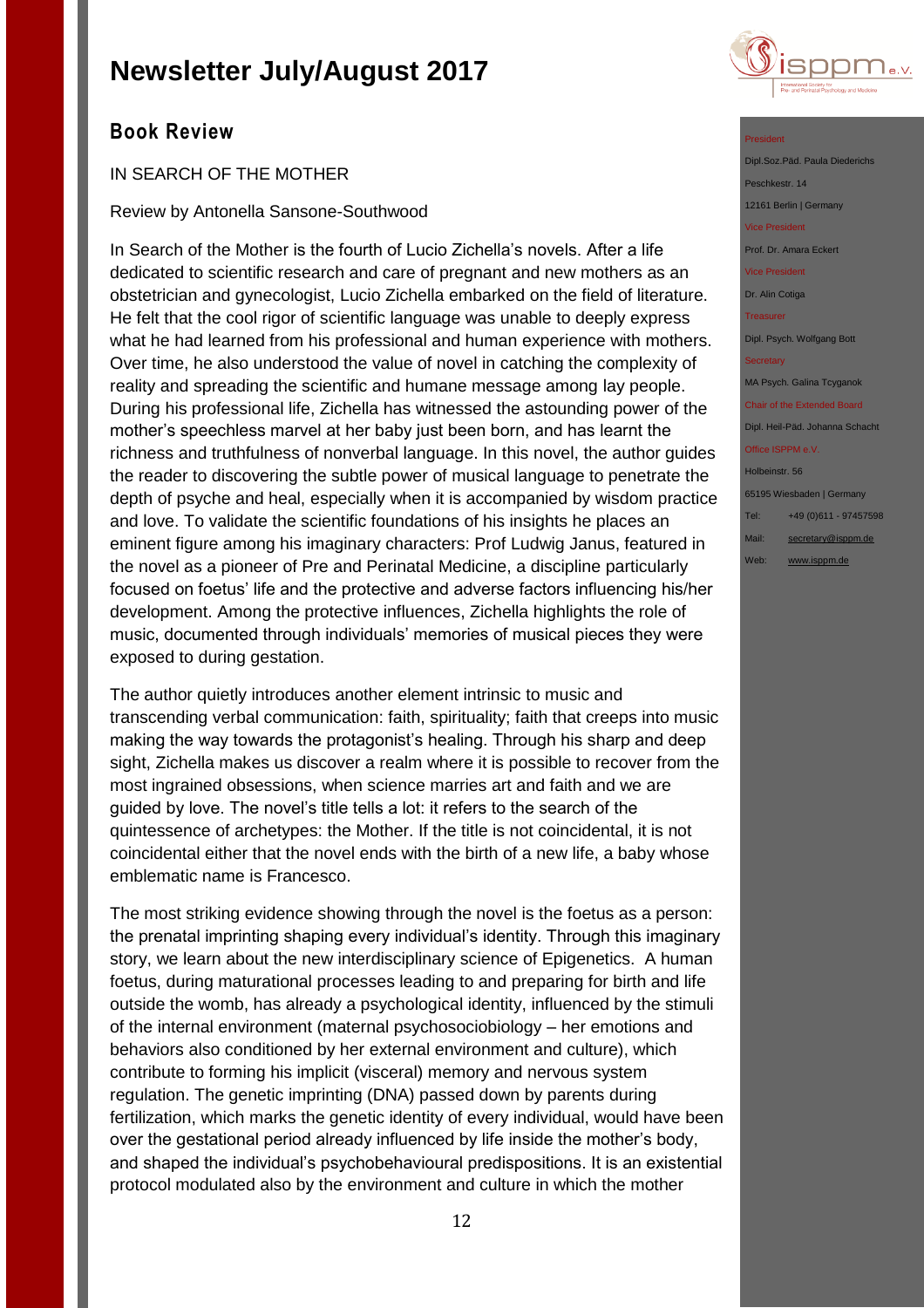lives, and resonating with Edgar Morin's thinking about the "Paradigm of Complexity", who foresees in his book on human identity a second prehistory determined by an awaking consciousness of the necessity of a new model of knowing reality. An aspect of this model could be the definition of characteristics of foetal physical experiences, in particular through his organs of perception (hearing and sight), also depending on their gradual maturational stage. But this is not all, since the prenatal reconstruction comes to be an introduction to life through those maternal behaviors and interpretations recalled in psychoanalysis.

The novel is a fascinating, imaginative and original story, combining scientific knowledge with wisdom, in a lyrical romantic style. It reflects a current increasing awareness of the necessity for science to embrace subjective experience and intersubjective engagement as the essence of human development. The lyrical tone provides a sense of the depth of the unborn baby's life as well as maternal experience during pregnancy.

In his novel, Zichella writes about a musician, Luca, who had lost his mother during birth, and whose mother lived in his remembrance of the music she had enjoyed playing on the piano during pregnancy. The embodied memory of musical sounds influenced his predisposition to music and art appreciation, his love of music, and opened him to perceiving its energy and catching its potential. Throughout his life, Luca felt an intimate need for performing on piano the musical pieces the mother had played (and he had heard) during gestation, for instance those by Schumann and Brahms. These pieces seemed to be vividly present in his visceral memory. He wanted to search in all his memories, sensory experiences, for instance even the physical contacts with the amniotic liquid and parts of his own body, which may have belonged to a primordial consciousness.

This prenatal connection between mother and child through music is also supported by my experience of listening to my favourite piano music during pregnancy and my daughter's predispositions. I was revealed the fine power of melodic vibrations to travel through the body and depth of the psyche and induce energy movement having healing and communicative effects, especially if combined with wisdom/mindfulness practice. Regularly listening to my favourite music shaped my child's sense of rhythm, love of playing piano and composing music as well as her mindful personality. I recall her rhythmically dancing without music on (rocking side to side) while sitting up at 4 months. It is as if she was performing the pieces memorized in her body during gestation and to which she had been regularly exposed. A possibility strongly supported by Alfred Tomatis in his book on the effects of sounds on prenatal development (1991). The memory of sounds is also memory of physical contact and energy in the womb, as sounds emit vibrations in the form of energy fields, especially if they have an emotional content.

Luca's constant search for his mother manifested in an obsessive body narrative, driven by the violent tearing apart of the mother-child psychobiological continuum due to her death. It generated anxieties that only music could soothe, almost inducing a psychophysiological regulation. Music almost re-established that



### President

Dipl.Soz.Päd. Paula Diederichs Peschkestr. 14 12161 Berlin | Germany vice President Prof. Dr. Amara Eckert Vice President Dr. Alin Cotiga Treasurer Dipl. Psych. Wolfgang Bott MA Psych. Galina Tcyganok Chair of the Extended Board Dipl. Heil-Päd. Johanna Schacht

Office ISPPM e.V.

Holbeinstr. 56 65195 Wiesbaden | Germany Tel: +49 (0)611 - 97457598 Mail: [secretary@isppm.de](mailto:secretary@isppm.de)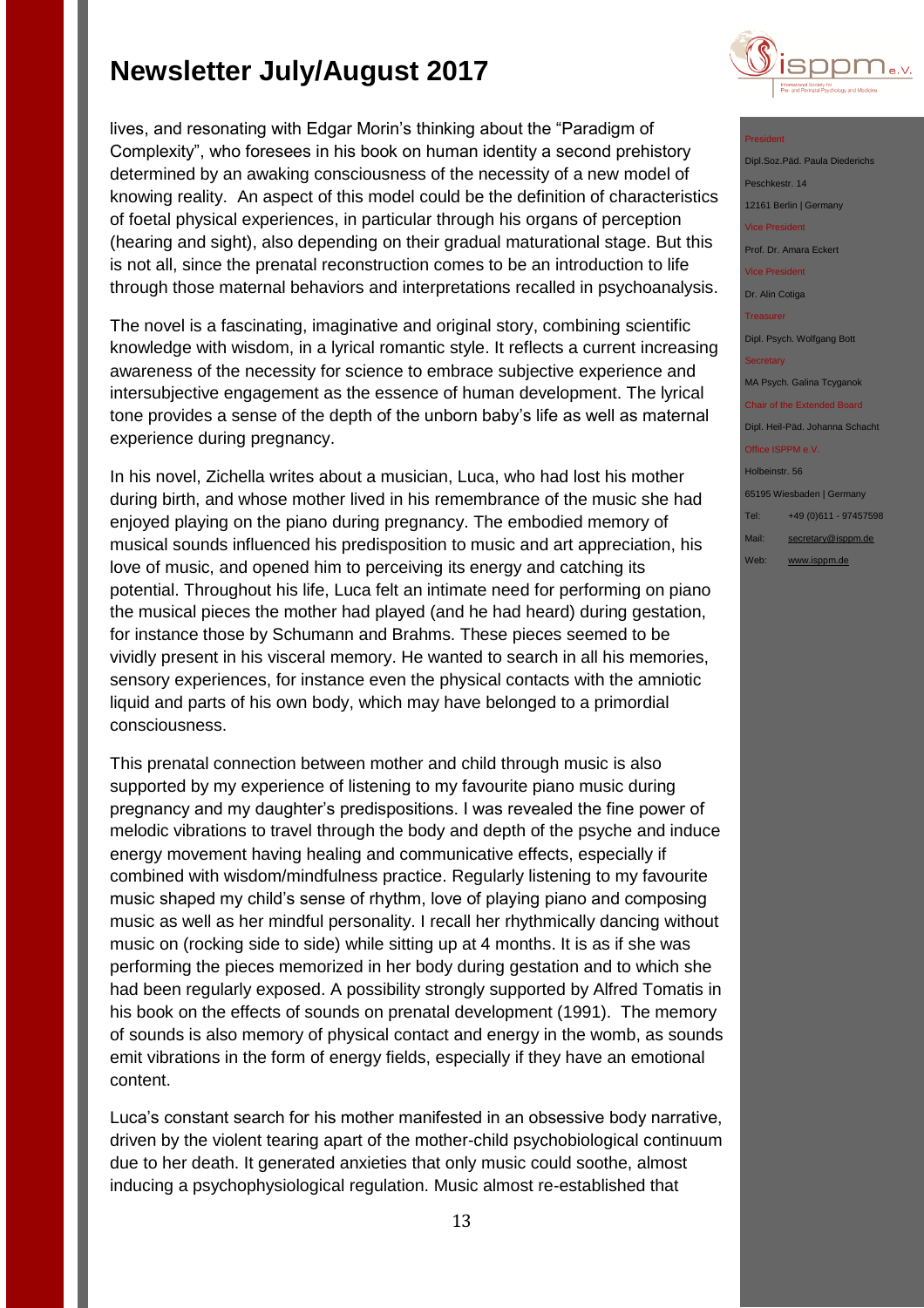missed continuum. The documentation of the role of music in pregnancy through individuals' memories of it is in line with ancient wisdom. Music is an essential component of primal wisdom and wellbeing among all cultures, as it celebrates rhythm, fine nonverbal sensory communication, movement of energy and spirituality. Among all indigenous cultures, throughout their childhood detailed knowledge of their beginnings is passed on, including the same song the child was exposed to in the womb. For millennia, our indigenous cousins have been aware of the power of music and maternal voice to be stored in the body and maintain the safe continuum, or recreate it, when it was broken.

Lucio Zichella's book is available in Italian. I think it should be translated in English, since it would be an important addition to Pre and Perinatal Psychology and Medicine. I would be very interested in venturing in this journey.

## **Reading Tips**



Karlton Terry

**The Cure for Colic** Understanding and Healing Our Babies

\*Text is in German

The longtime baby therapist Karlton Terry provides an informative insight into the lives of babies and their way from conception to birth. It describes in a loving and intelligent way his deep insights into this amazing journey of our embodiment and the associated challenges.

This book is aimed at parents, grandparents, therapists alike: it is a thorough guide for dealing with birth trauma, colic, mirroring the needs of babies, memory crying and needs crying (Emerson) and other challenges of the birth journey––a journey that we are deeply touched by and one that shapes our soul and our life. Anyone who spends time with babies or is considering doing so will benefit significantly from this book.



Bessel van der Kolk

**The Body Keeps the Score** Mind, Brain and Body in the Transformation of Trauma

Penguin 2015

What causes people to continually relive what they most want to forget, and what treatments could help restore them to a life with purpose and joy? Here, Dr Bessel van der Kolk offers a new paradigm for effectively treating traumatic stress.

Neither talking nor drug therapies have proven entirely



### President

Dipl.Soz.Päd. Paula Diederichs Peschkestr. 14 12161 Berlin | Germany Vice President

Prof. Dr. Amara Eckert

Vice President

Dr. Alin Cotiga

Treasurer

Dipl. Psych. Wolfgang Bott

MA Psych. Galina Tcyganok

Chair of the Extended Board Dipl. Heil-Päd. Johanna Schacht

### Office ISPPM e.V.

Holbeinstr. 56 65195 Wiesbaden | Germany

Tel: +49 (0)611 - 97457598

Mail: [secretary@isppm.de](mailto:secretary@isppm.de)